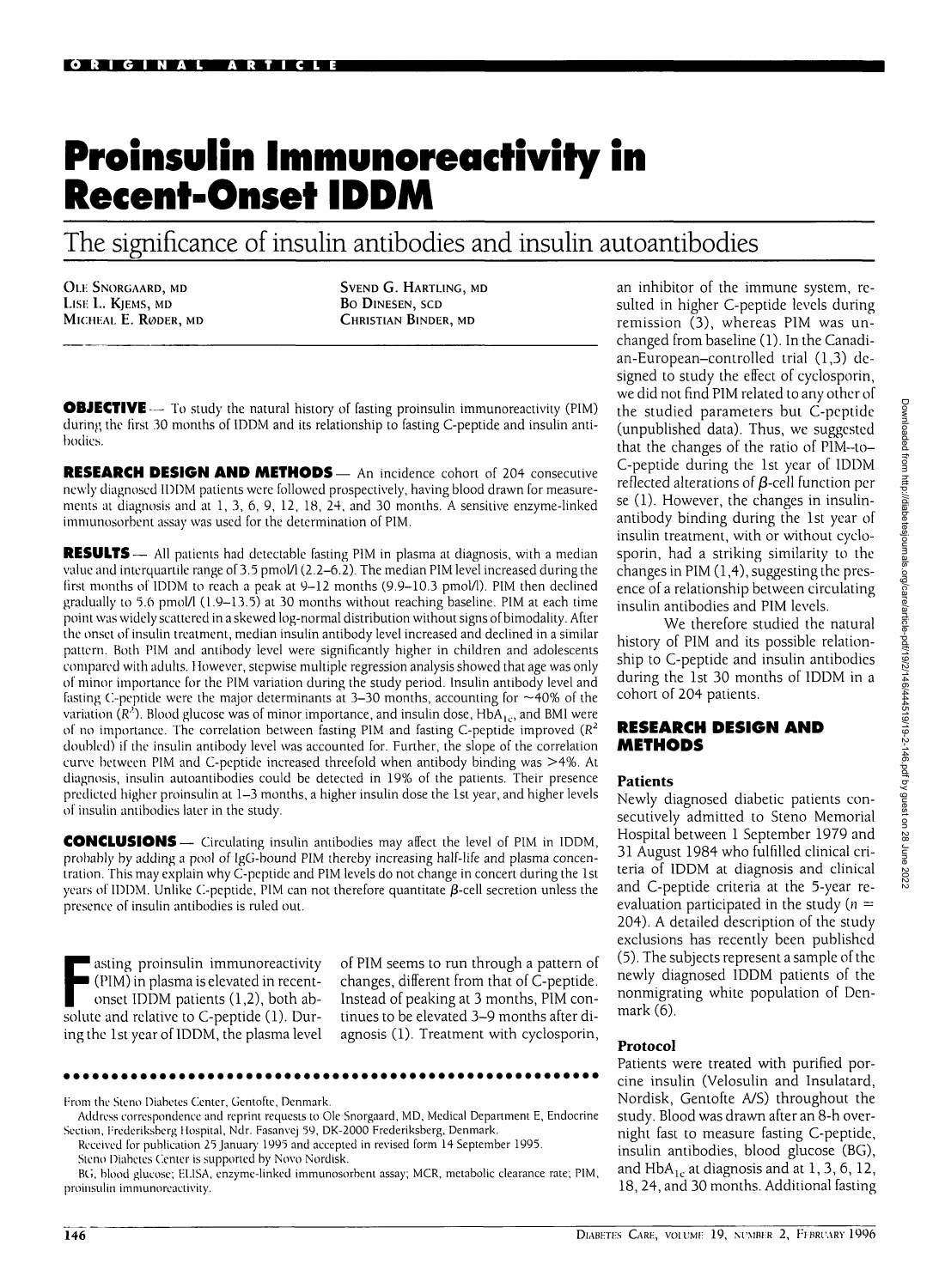plasma samples from each time point were kept at — 20°C for later determination of proinsulin immunoreactivity. Comparing measurements of the annual cohorts ruled out a time-dependent trend in the results.

# **Assays**

PIM (intact proinsulin and the four conversion intermediates) was determined with a two-site sandwich enzyme-linked immunosorbent assay (ELISA). The assay is based on an anti-C-peptide and antiinsulin monoclonal antibody (7). Detection limit in plasma is 0.25 pmol/l, and interassay coefficient of variation is 4.7- 8.7%. The reactivity of the conversion intermediates is 65-99% of intact proinsulin on a molar basis. C-peptide was determined by a radioimmunoassay method using the polyclonal antibody M1230 (8,9). Detection limit is 60 pmol/l. Cross-reactivity with proinsulin is 10- 15% on a molar basis.  $HbA_{1c}$  was determined as described by Svendsen et al. (10) until July 1986, then by highperformance liquid chromatography (D1AMAT, Bio-Rad, Richmond, CA). The normal range was 4.1-6.4 and 4.3-6.2%, respectively. The between-methods correlation was strong ( $r = 0.98$ ,  $n = 194$ ). Insulin-antibody binding was measured by a fluid phase assay, using monoiodinated insulin and polyethylene glycol 6,000 to separate bound from free radiolabel. Binding is expressed as the ratio (%) **Table 1—***Characteristics at diagnosis of a cohort of 204 IDDM patients*

|                                                                                         | Men                 | Women                                                          | Total               |
|-----------------------------------------------------------------------------------------|---------------------|----------------------------------------------------------------|---------------------|
|                                                                                         |                     |                                                                |                     |
| n                                                                                       | 123                 | 81                                                             | 204                 |
| Age (years)                                                                             | $26(18-36)$         | $28(20-37)$                                                    | $27.5(19-37)$       |
| BMI $(kg/m2)$                                                                           |                     | $20.5(19.0-22.8)^*19.7(18.0-21.0)^*$                           | $20.2(18.3 - 22.2)$ |
| $HbA_{1c}$ (%)                                                                          | $11.5(10.2 - 12.9)$ | $12.2(10.7-13.0)$                                              | $11.6(10.3-12.9)$   |
| PIM (pmol/l)                                                                            | $3.2(1.8-6.4)$      | $3.8(2.8-5.8)$                                                 | $3.5(2.2-6.2)$      |
| C-peptide (pmol/l)                                                                      | 150 (130-230)*      | 180 (140-260)*                                                 | 170 (110 - 250)     |
| Number with insulin autoantibodies                                                      | 11/84               | 14/50                                                          | 25/134              |
| Insulin dosage at admission (U/kg)                                                      |                     | $0.34 (0.24 - 0.42)^* 0.42 (0.32 - 0.59)^* 0.36 (0.27 - 0.51)$ |                     |
| $D_{\text{max}}$ and $D_{\text{max}}$ (intermediately non-real) $\#D \neq D$ $\Delta E$ |                     |                                                                |                     |

Data are medians (interquartile ranges).  $P < 0.05$ .

between bound and free  $^{125}$ I (11). The detection limit was selected as the nonspecific binding + 4 SD.

## **Laboratory study**

The recovery of proinsulin was studied by adding 10 and 20 pmol of intact proinsulin to 10 selected samples containing varying levels of insulin antibodies.

## **Statistical analysis**

Values are medians and interquartile ranges. The level of significance between groups was evaluated using two-tailed Mann-Whitney *U* or Kruskall-Wallis tests. Changes within groups were evaluated with Wilcoxon's test. A number of multiple regression analyses with stepwise variable selection were performed with PIM or PIM-to-C-peptide ratio at each time point as the dependent vari-

ables. *R2* and P values are given in the tables to describe the relationships. As a level of significance, 5% was chosen.

**RESULTS** — The characteristics of the participating subjects are indicated in Table 1. All patients had detectable  $(>0.25$ pmol/1) fasting PIM at the time of diagnosis with a median value of 3.5 pmol/1 (2.2-6.2). During the following months, median PIM increased significantly  $(P \leq$ 0.01, 0.001, 0.001, and 0.01 [6 vs. 12 months! for each step, respectively) to reach a peak at 9-12 months (Fig. 1). It then declined gradually ( $P < 0.01$  for each step) to 5.6 pmol $(1.6-13.5)$  at 30 months, without reaching its baseline level ( $P < 0.05$ ). PIM levels at diagnosis and at the subsequent time points were widely scattered in skewed log-normal distributions as indicated in Fig. 1. No



**Figure 1**—*Fasting PIM during the 1st 30 months of IDDM in 204 consecutive subjects. The median values are connected with a dotted line.*

DIABETES CARE, VOLUME 19, NUMBER 2, FEBRUARY 1996 147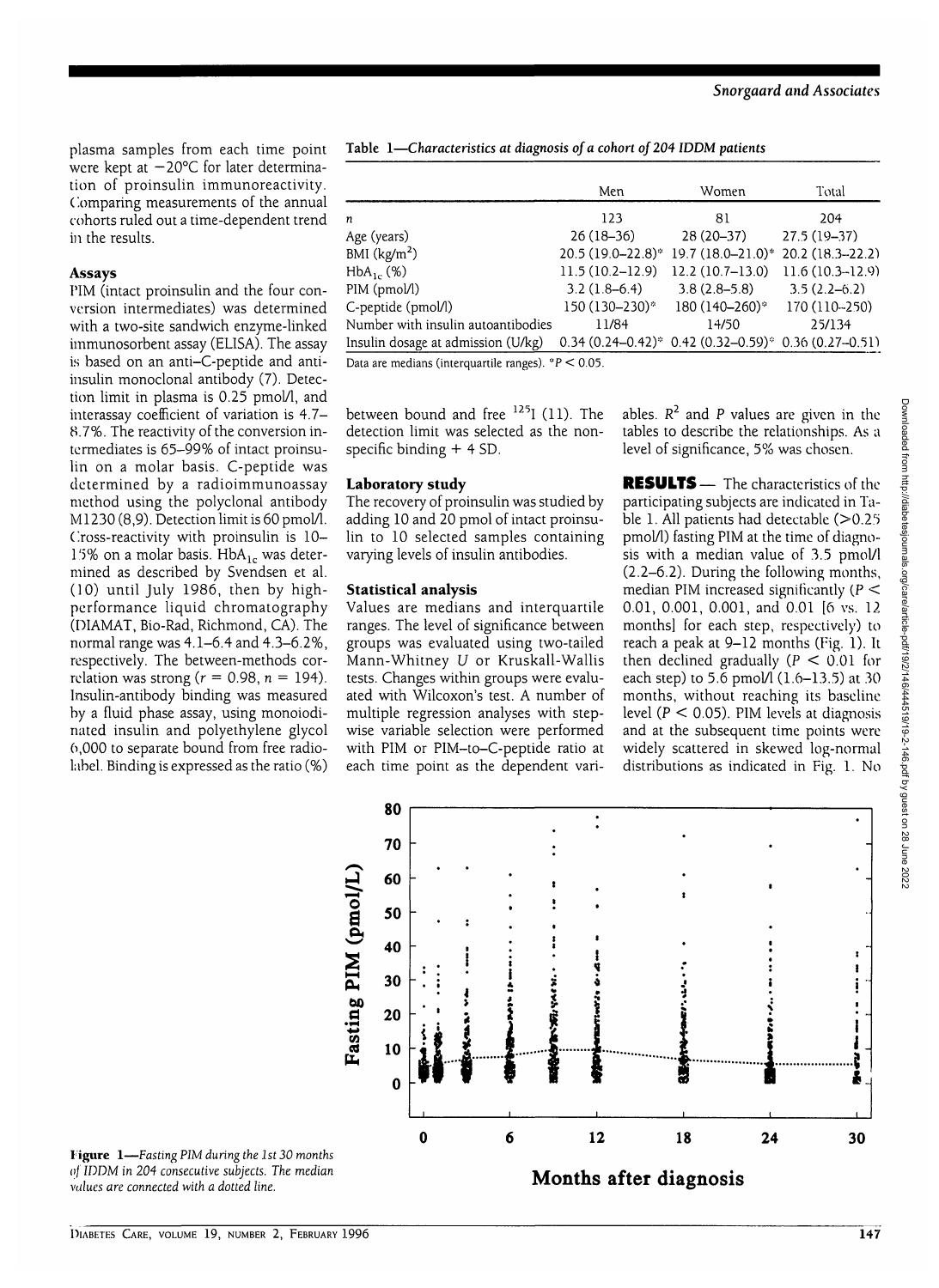

Figure 2-*Median fasting PIM* (-*)* and me*dian insulin-antibody binding (%)*  $(- - - -)$  *during the 1st 30 months of IDDM in 51 children and adolescents* (• *and* •) *compared with 151 adults* (O *and D). Values were significantly higher in children and adolescents compared with adults (Mann-Whitney* U *test):* \*P < *0.01,* +P < *0.05.*

signs of bimodality could be demonstrated. A similar result was achieved by looking at the individual areas under PIM curves.

PIM reached significantly higher levels in the 51 children and adolescents  $(\leq 18$  years old) compared with the 153 adults (Fig. 2). Likewise, larger insulinantibody binding could be demonstrated in the younger age-groups (Fig. 2). To study determinants of PIM variation, we performed multiple regression analyses with stepwise variable selection on each time point, with fasting PIM as the dependent variable and age, fasting C-peptide, insulin antibody level, insulin dose, BMI, HbA<sub>1c</sub>, and fasting BG as individually independent variables.  $R^2$  and P values from these analyses are indicated in Table 2. PIM and C-peptide were closely related at diagnosis and remained so throughout the study. Insulin antibody binding was also closely correlated to PIM but only after 3 months of insulin treatment (Table 2). Taken together,  $\sim$  20–50% of the variation in PIM could be explained by fasting C-peptide and insulin antibody level. Age and BG were only of minor importance (Table 2), and the other parameters were of no importance. In both young  $(\leq 18)$ years old) and adult subjects, multiple regression analyses gave rise to similar results.

Simple regression analyses of PIM versus insulin antibody level showed a fit

to a linear model, with the best correlation at 12 months ( $R^2$  0.23,  $P < 0.001$ ). This correlation was neither affected by the exclusion of 38 subjects without antibodies (R<sup>2</sup> = 0.21, P  $<$  0.001) nor the exclusion of 29 subjects with antibody levels >8%  $(R^2 = 0.10, P < 0.001)$ . Further, the incremental change of PIM from diagnosis to 3 months was significantly correlated to the increment of the respective insulin antibody levels ( $R^2 = 0.26$ ,  $P < 0.001$ ).

To highlight a possible effect of insulin antibodies on the relationship between PIM and C-peptide, we divided the material after the level of insulin-antibody binding at 12 months of IDDM and compared the correlations between PIM and C-peptide (Table 3). First, the correlations were stronger in each subgroup compared with the total group. Second, the slope of the curve was threefold higher when the antibody binding was

Table 2—Multiple *regression analyses with stepwise selection on the relationship of fasting PIM to fasting C-peptide, insulin-antibody binding, fasting BG, and age at diagnosis in 204 recent-onset IDDM patients*

|           | Fasting C-<br>peptide |         | Insulin-antibody<br>binding |         |        | <b>Fasting BG</b> |        | Age at diagnosis |  |
|-----------|-----------------------|---------|-----------------------------|---------|--------|-------------------|--------|------------------|--|
|           | $R^2$                 | P       | $R^2$                       | P       | $R^2$  | P                 | $R^2$  | P                |  |
| PIM at    |                       |         |                             |         |        |                   |        |                  |  |
| Diagnosis | 0.43                  | < 0.001 | < 0.01                      | NS      | < 0.01 | <b>NS</b>         | < 0.01 | NS.              |  |
| 1 month   | 0.23                  | < 0.001 | < 0.01                      | NS.     | 0.05   | < 0.01            | 0.06   | < 0.01           |  |
| 3 months  | 0.19                  | < 0.001 | 0.21                        | < 0.001 | 0.05   | 0.01              | 0.07   | 0.001            |  |
| 6 months  | 0.12                  | < 0.001 | 0.03                        | 0.01    | 0.08   | < 0.01            | 0.09   | < 0.001          |  |
| 9 months  | 0.16                  | < 0.001 | 0.25                        | < 0.001 | < 0.01 | <b>NS</b>         | 0.05   | 0.001            |  |
| 12 months | 0.22                  | < 0.001 | 0.24                        | < 0.001 | < 0.01 | <b>NS</b>         | 0.02   | < 0.05           |  |
| 18 months | 0.16                  | < 0.001 | 0.16                        | < 0.001 | < 0.01 | <b>NS</b>         | 0.03   | 0.01             |  |
| 24 months | 0.18                  | < 0.001 | 0.23                        | < 0.001 | < 0.01 | <b>NS</b>         | < 0.01 | NS.              |  |
| 30 months | 0.16                  | < 0.001 | 0.13                        | < 0.001 | 0.04   | < 0.05            | < 0.01 | NS.              |  |

Data are  $R^2$  and P values for multiple regression analyses with stepwise selection. Fasting PIM from diagnosis to 30 months is the dependent variable. Fasting C-peptide, insulin-antibody binding, fasting BG, age at diagnosis, insulin dose per kilogram BMI, and HbA<sub>1c</sub> at each time point were all tested as independent variables. Only parameters of importance for the variation are indicated.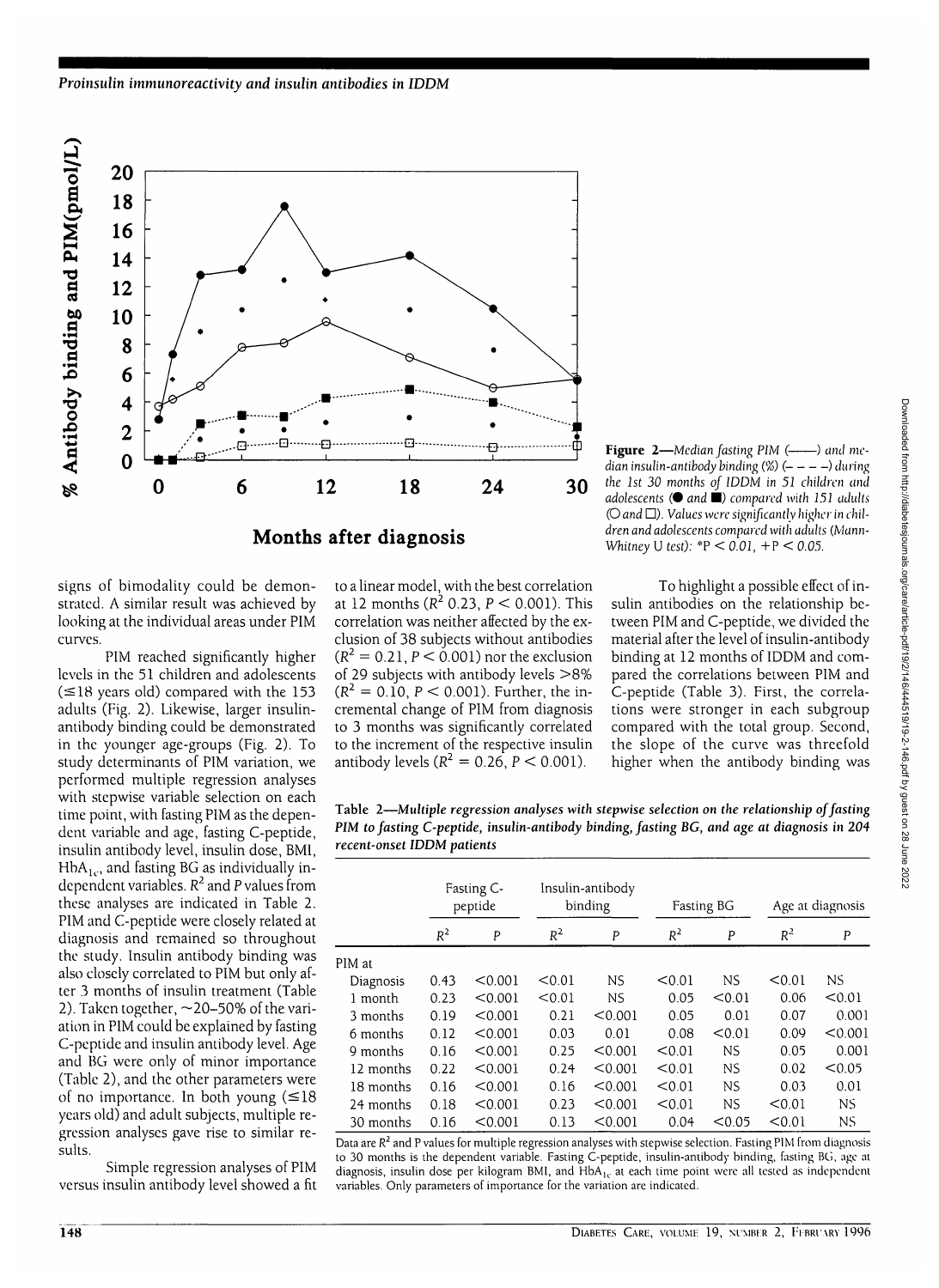| Table 3—Fasting PIM versus fasting C-peptide on different levels of insulin-antibody |  |  |  |  |  |
|--------------------------------------------------------------------------------------|--|--|--|--|--|
| binding in 182 of 204 IDDM patients 1 year after diagnosis                           |  |  |  |  |  |

| Insulin-antibody<br>binding $(\%)$ | n   | $R^2$ | Equation         |         |
|------------------------------------|-----|-------|------------------|---------|
| $\Omega$                           | 37  | 0.40  | $y = -2.3 + 50x$ | < 0.001 |
| $0.1 - 2.0$                        | 66  | 0.30  | $y = 1.5 + 50x$  | < 0.001 |
| $2.1 - 4.0$                        | 25  | 0.25  | $y = 7.3 + 62x$  | 0.01    |
| >4.0                               | 54  | 0.35  | $y = 3.0 + 166x$ | < 0.001 |
| All                                | 182 | 0.14  | $y = 2.7 + 77x$  | < 0.001 |

*R*' and P values are for simple regressions with PIM as a dependent and C-peptide as an independent variable.

>4%. The 1-year incremental changes of median fasting PIM in these subgroups were 2.7, 6.1, 9.2, and 14.0 pmol/1, respectively with increasing levels of antibodies ( $P < 0.001$ ). The corresponding median ratios of PIM to C-peptide were 0.7, 2.5, 3.0, and 8.2% ( $P < 0.001$ ).

To highlight the validity of the immunochemically determined proinsulin concentrations in samples with endogenous antibodies, we studied the recovery of proinsulin in the assay by adding 10 and 20 pmol proinsulin (Novo Nordisk A/S) to 10 selected samples with increasing levels of insulin-antibody binding (0, 0, 1.7, 2.2, 3.7, 4.0, 7.4, 8.6, 16.3, and 16.9%). Recovery tended to decrease with increasing level of antibodies (the recovery of 20 pmol versus insulin-antibody binding:  $r = -0.62$ ,  $P = 0.056$ ). However, it remained within reasonable limits: 02-105% and 69-101% for the recovery of 10 and 20 pmol, respectively.

Of the patients, 19% already had insulin autoantibodies at the time of diagnosis. They reached a higher level of PIM and insulin-antibody binding after 3 months and needed a larger amount of insulin to achieve similar mean  $HbA_{1c}$ during the study period as compared with subjects without autoantibodies. Fasting C-peptide tended to be lower among subjects with autoantibodies but the difference was not significant ( $P = 0.06$  at diagnosis). The prevalences of insulin antibodies at 1 year were similar in the two groups: 96 and 74%, respectively (NS).

CONCLUSIONS— We have described the natural course of fasting PIM after onset of IDDM in an unselected cohort of patients. We have previously demonstrated homogeneity in the pattern of increase and decline of  $\beta$ -cell function, measured as fasting C-peptide (5). The present study of PIM in the same IDDM population showed a similar homogeneity, at least during the first 30 months of the disease.

Compared with the patients 5-6 years younger in the placebo group of the Canadian-European cyclosporin trial (1), we found a fasting PIM within the normal range at diagnosis and a later peak of PIM during remission and relapse, 9-12 months against 3-9 months. The demonstration of an age-dependent difference in the pattern of change of PIM and the fact that neither of the subjects had started insulin treatment at entry of this study could explain the difference. Changing from an ELISA method using polyclonal antibodies with a detection limit of 1.2 pmol/l (12) to a more sensitive ELISA using two monoclonal antibodies was of no significance. The correlation between the old and the present assay was:  $r = 0.98$ , P  $<$  0.001, present = 0.99  $\times$  old + 0.11 pmol/1.

The present study showed the same similarity between level of PIM and insulin antibodies during the 1st year, as demonstrated in the cyclosporin trial (1,4). Multiple regression analyses indicated that antibody binding was an equally important determinant of PIM variation as C-peptide after the onset of insulin treatment (Table 2). The relationship between PIM and C-peptide was affected by the insulin-antibody binding, especially when it exceeded 4%. In the laboratory study, the recovery of proinsulin tended to be influenced by the antibody level (0-16%) in the samples but not by the amount of intact proinsulin added (10-20 pmol/1).

The increased concentrations of PIM could be explained by an increased secretion or a decreased metabolic clearance rate (MCR). Because the pattern of PIM and C-peptide changes during remission and relapse are not in concert with each other, changes in MCR is a likely explanation. PIM bound to circulating IgG antibodies would have a lower MCR causing an increase in PIM levels. Proinsulin has been shown by others to crossreact with insulin antibodies (13), and the recovery experiment suggests that antibody-bound PIM was measured along with free PIM in our assay. The presence of proinsulin autoantibodies, which may or may not be detected in the present insulin antibody assay, can add further to the variation of the detected PIM levels and may therefore have weakened the correlation to insulin-antibody binding (13). It therefore does not seem justified to suggest that the changes of the ratio of PIM to C-peptide during remission and relapse in IDDM patients reflects differential alteration in  $\beta$ -cell secretion (1).

With the present tracer-binding technique, we found insulin autoantibodies at diagnosis in a frequency comparable with others (14). In accordance with the findings of Ludvigsson et al. (15), the presence of autoantibodies was of no predictive value on C-peptide levels. Insulin dose per kilogram was correlated to insulin-antibody binding throughout the study (12 months: *r =* 0.38, *P <* 0.001). Thus, the larger insulin requirements in subjects with autoantibodies at diagnosis could be related to the higher levels of insulin antibodies reached by these subjects. The mechanism may be a reduced bioavailability of the circulating IgGbound insulin. However, after the major shift to human insulin, these problems with purified animal insulin is of minor interest (16-18). The prevalence of insulin antibodies after onset of insulin treatment was independent of the presence of autoantibodies at diagnosis as described by others (15).

We have described the natural course of fasting PIM after the onset of IDDM. Although significantly correlated during the 1st years of IDDM, PIM and C-peptide did not change in concert during remission and relapse. A significant correlation between PIM and circulating insulin antibodies in this period suggest that the explanation for this phenomenon is a changed metabolic clearance rate of PIM probably by adding a pool of IgG $\cdot$ bound PIM and thereby increasing its half-life and plasma concentration rather than being a reflection of a differential al